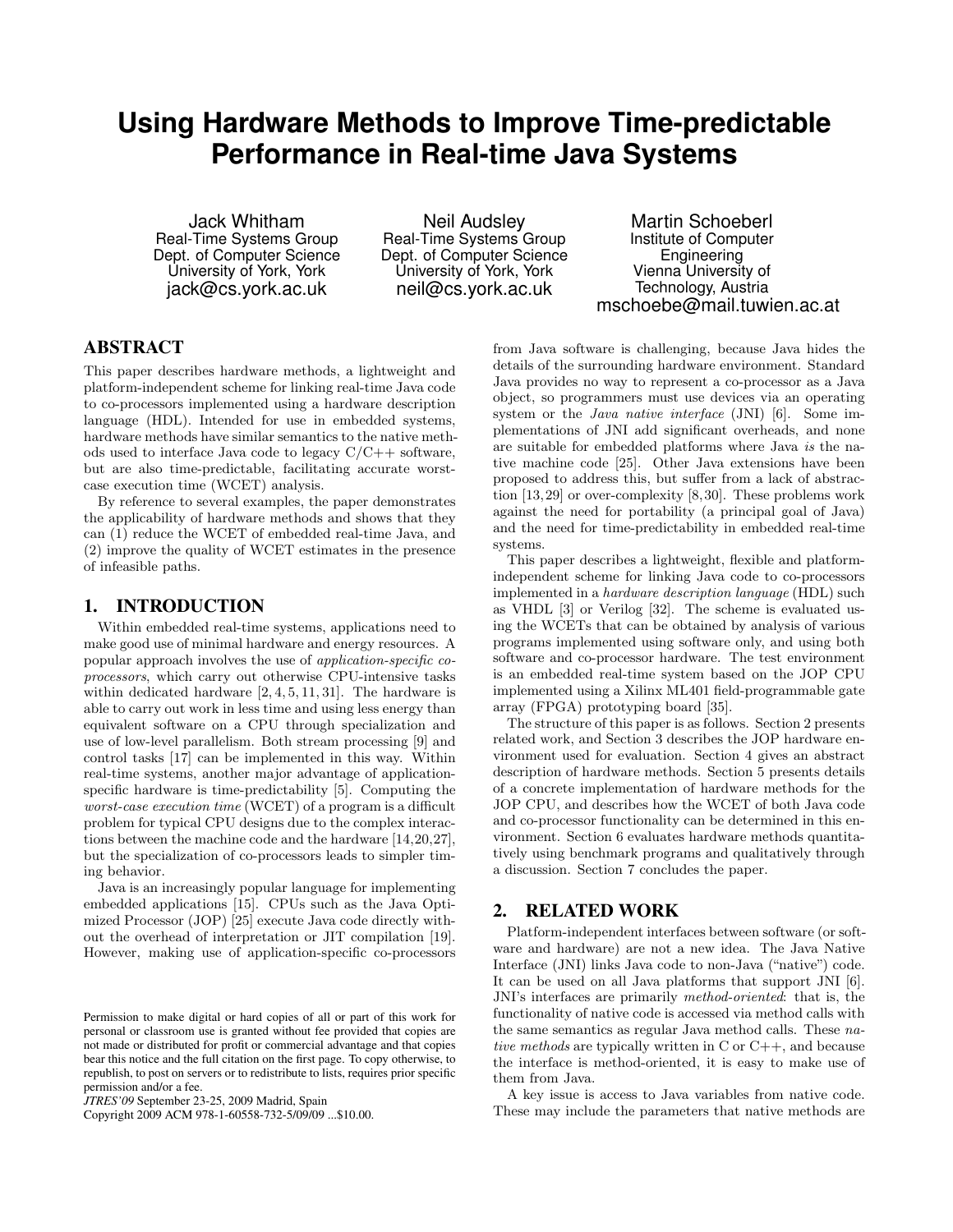called with, return values that are produced, and any other variables that might be indirectly accessible (e.g., fields in objects passed to native methods). JNI handles this by providing an application programming interface (API) to the Java virtual machine (JVM) which allows primitive Java types (e.g., int, short) to be translated to native types (e.g., 32-bit words). Native method programmers must use this API for each Java variable access. However, this effort can be avoided through the use of a higher-level interface generator such as the Simplified Wrapper and Interface Generator (SWIG), which hides the complexity behind a layer of abstraction [7]. SWIG produces both Java and native code so that the native methods need no awareness of JNI.

Java interfaces to co-processor hardware can also make use of a method-oriented paradigm, but previous work has not always taken this approach. Direct access to memorymapped registers is possible in Java via RawMemoryAccess objects, and this has been used to control hardware devices [13] but provides no way to map device functionality to Java primitives such as fields and methods. Hardware Objects for Java [29] extend this: each field within a hardware object shares a physical memory address with a co-processor register. Hardware objects have been implemented for the JOP CPU and two software JVMs (CA-CAO and SimpleRTJ). This interface is at a higher level than RawMemoryAccess. However, as with JNI and RawMemoryAccess, additional Java code needs to be generated to implement the method-oriented paradigm. This code must translate Java variables into a form that could be accessed by the hardware.

Accessing Java variables from the co-processor hardware is not a trivial problem when the variables are not primitive and when the variables are vector types (e.g., arrays). This occurs (1) because the physical format of those types is defined by the JVM [6], and (2) because the physical memory address of the objects may be changed by the JVM at any time (e.g., by garbage collection). JNI avoids the first issue by limiting the fields that can be directly accessed to primitives and arrays of primitives, and avoids the second issue by making copies of array objects as necessary [18]. These problems are created because the JVM is responsible for managing objects; their locations in memory and their structure. Two solutions have been explored in previous work:

(1) The object management functionality can be decoupled from the process of executing Java code so that coprocessors can make use of it to directly access Java objects. Borg et al. implemented the Object Manager [8], a coprocessor which controls memory allocation for all Java code running on JOP [25]. In this arrangement, co-processors and Java software share a common interface for any access to any object, and objects can be freely passed between hardware and software. However, this facility has a cost as it is not portable. Other JVMs would require completely different object managers to be written, since there is no standard for this functionality.

(2) Within Java Hardware Threads, all accesses to Java objects are routed through the software JVM [30]. Each co-processor is associated with a Java thread which acts as a proxy; this uses a channel called the hardware thread interface (HwTI) to communicate with the co-processor. This is bi-directional: Java code starts co-processor functionality by calling methods in the proxy thread object, and the coprocessor accesses Java objects and methods by requesting them via the proxy thread. This offers a method-oriented protocol for co-processor access, and resolve the problem of accessing variables using a proxy thread. However, there is a performance overhead, because accesses must be serviced by software: they cannot go directly to memory. In contrast, JNI provides a way to copy variables into memory space controlled by the native methods, so the overhead is per-native call rather than per-access. Additional memory and performance overheads are created by the existence of a thread for each co-processor.

# 3. BACKGROUND

The Java processor JOP has been chosen as an initial implementation platform for hardware methods. JOP [25] is an implementation of the JVM in hardware with the main design constraint to be as time-predictable as possible. Most instructions, the bytecodes of the JVM, execute in constant time. Timing dependencies between instructions, which are common in pipelined processors, are completely avoided. Therefore, JOP is an easy target for WCET analysis. JOP is also a soft CPU, designed for implementation within an FPGA, so it is easily extended using the application-specific co-processors that provide the functionality of hardware methods.

As WCET analysis is simple for software on JOP, several tools have been developed to support JOP as the target processor. For the evaluation we use the tool WCA [28], which has been redesigned [16]. The WCET tool analysis the Java program at bytecode level, builds the control flow graph (CFG) of the program, transforms the CFP to constraints for an integer linear programming (ILP) problem, adds loop bounds to the constraints, and solves the ILP problem. An optional data-flow analysis can detect simple loop bounds. More complex bounds can be annotated in the Java source.

For access to main memory from JOP and from hardware methods, we leverage an arbiter designed for a *chip*multiprocessor (CMP) version of JOP [22]. Three different memory arbiters are available in the JOP distribution: (1) a priority based arbiter, (2) a fair arbiter, and (3) a time-division multiple access (TDMA) arbiter. For a timepredictable system in general, only TDMA-based arbitration is analyzable. Knowing the TDMA schedule, WCET values for individual bytecodes can be derived. With these values WCET analysis of a CMP system is possible.

A co-processor which needs access to objects in the memory can be attached to the memory arbiter just like a CPU core. In the case of a TDMA arbiter the TDMA schedule has to be taken into account for WCET analysis of the hardware method. For a uni-processor system with co-processors the priority based arbiter is another option. During the execution of the hardware method, the CPU polls the status of the co-processor in a tight loop without accessing memory. In that case, it is more efficient to assign the whole memory bandwidth to the co-processor. With the priority based arbiter all cycles can be used by the co-processor.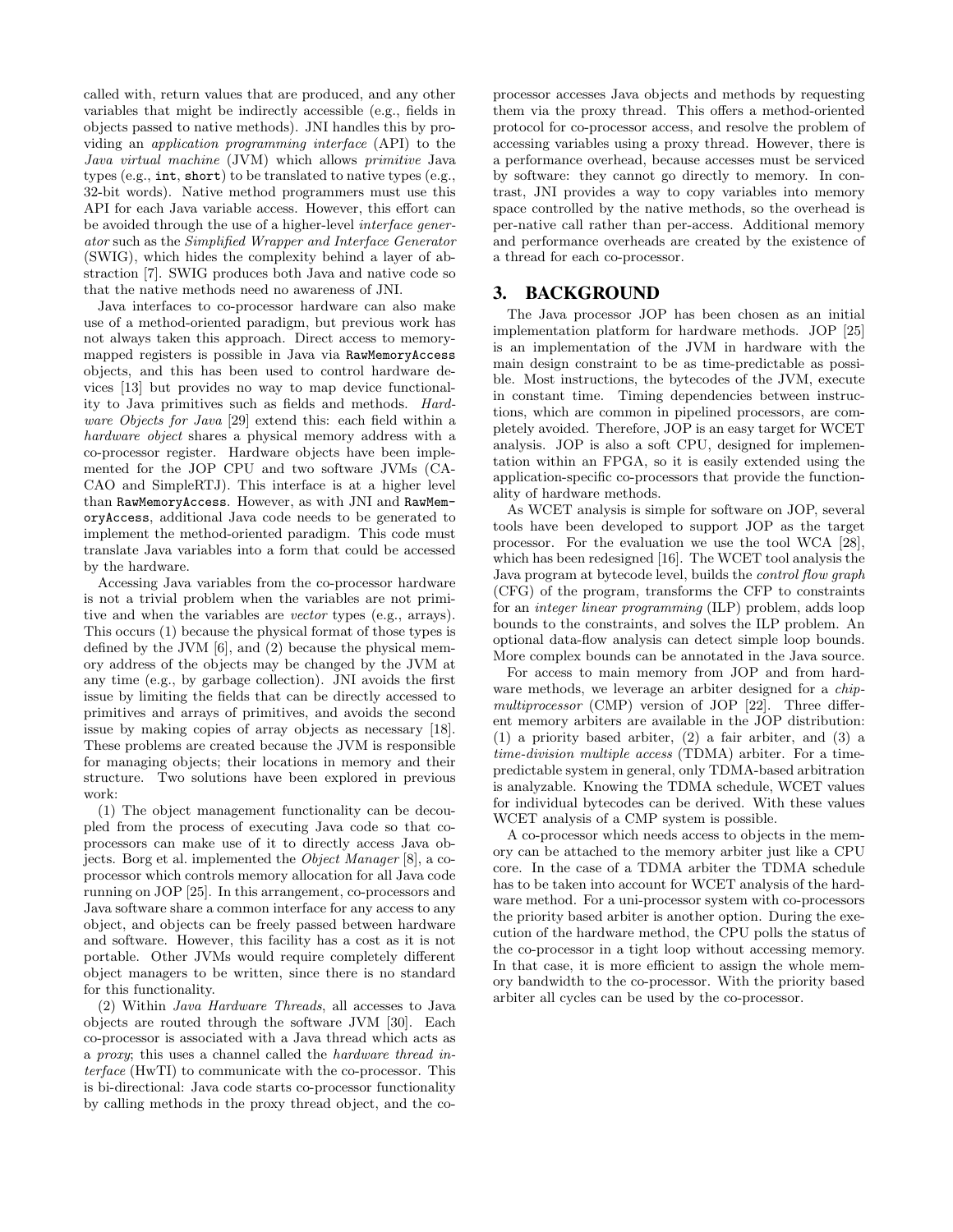```
COPROCESSOR mac _ coprocessor
METHOD mac1
PARAMETER size int
PARAMETER alpha int []
PARAMETER beta int []
RETURN int
```
Figure 1: Example of a hardware method description using an interface description language (IDL).

```
public class mac_coprocessor {
    public static mac_coprocessor getInstance ();
    public int mac1(int size, int[]alpha, int[]beta);
}
```
Figure 2: Generated software interface for the MAC co-processor (Figure 1).

### 4. HARDWARE METHODS

In embedded real-time systems, resource overheads should generally be minimized. Therefore, the challenge addressed in this paper is the implementation of the most important features of previous work with minimal overhead. These are (1) method-oriented access to co-processor functionality, (2) parameter and return value passing and (3) JNI-like access to Java objects in memory. This section presents an abstract overview of hardware methods, which represent co-processor functionality in a manner that is analogous to the native methods implemented through JNI.

Section 4.1 describes the interface description language (IDL) that instructs an interface generator to generate appropriate Java and VHDL code. Section 4.2 gives an example architecture, and Section 4.3 discusses the sequence of operations used to activate a co-processor function in that architecture.

# 4.1 Interface Description Language

Figure 1 shows an example of a method description. The example represents a multiply-accumulate (MAC) unit, a device to speed up digital signal processing algorithms. The MAC co-processors acts on two arrays of numbers as shown in Figure 13.

The IDL code begins by declaring a co-processor (mac\_coprocessor). A co-processor is a container of one or more hardware methods. The next line begins the definition of a method (mac1). Its parameters are specified (names and types) and the return type is also given. Note that the types are all primitives, or arrays of primitives - this restriction is necessary because only the JVM knows how to manipulate more complex objects.

This example shows only one co-processor containing one hardware method. The IDL code can describe more than one co-processor, and each co-processor can contain more than one method. Java itself could be used as the IDL, since introspection can be used to determine the methods defined by a class and the parameters that they use, but this would not provide any way to specify differences between Java types (e.g., int) and their hardware equivalents, which may have a narrower bit width. It also does not provide any way to specify additional information about each co-

| entity mac_coprocessor_if is port (<br>clk<br>reset                                                                                                                       | : in std_logic;<br>: in std_logic;                                                                                                                   |
|---------------------------------------------------------------------------------------------------------------------------------------------------------------------------|------------------------------------------------------------------------------------------------------------------------------------------------------|
| method_mac1_param_size<br>method_mac1_param_alpha : out vector (23 downto 0);<br>method_mac1_param_beta<br>method_mac1_return<br>method_mac1_start<br>method_mac1_running | : out $vector(31$ downto $0)$ ;<br>: out $vector(23$ downto $0)$ ;<br>: in $vector(31$ downto $0)$ ;<br>: out std_logic;<br>: in std_logic;          |
| cc_out_data<br>$cc_$ out_wr<br>cc_out_rdy<br>$cc_in_data$<br>$cc_in_wr$<br>$cc\_in\_rdv$<br>end entity mac_coprocessor_if;                                                | : out $vector(31$ downto $0)$ ;<br>: out std_logic;<br>: in std_logic;<br>: in $vector(31$ downto $0)$ ;<br>: in std_logic;<br>: out $std\_logic$ ); |

Figure 3: Generated hardware interface for MAC.

processor, such as WCET metadata.

From this IDL code, a Java class (the software interface) and VHDL component (the hardware interface) are generated. Given Figure 1, the Java class and VHDL component will have the external interfaces shown in Figures 2 and 3. The actual implementation of the class and the component are dependent on the platform.

Just as the Java side of the interface is embedded within a larger program, the VHDL component is also intended to be embedded within a co-processor. The co-processor may have additional links to the outside world, e.g., to the memory bus, but it communicates with the JVM via the generated VHDL component (e.g., mac\_coprocessor\_if).

#### 4.2 Architecture Example

Figure 4 shows an overview of the link between Java and the co-processor as it appears within a JOP-based architecture. The components shown in this diagram can be divided into three groups.

(1) User-defined components (light gray). These describe the application as designed by the users of the architecture: programmers and designers. They are written in Java, IDL code, and HDL code. These components can be the same in any architecture that implements hardware methods.

(2) Generated components (white). These are automatically produced by the IDL code as described in the Appendix. They include Java code (Figure 2) and the interface for each co-processor (Figure 3). The generated code can be different for each architecture that implements hardware methods.

(3) Provided components (dark gray). These components are fixed parts of the architecture; neither generated nor user-defined. They include JOP and the control channel interface (CCI) hardware, which is a JOP-specific component used to communicate with the co-processors. This also includes the hardware objects abstraction [29], which can be used by the generated Java code to communicate with the CCI.

Figure 5 is a detailed view of the JOP implementation of hardware methods for the mac\_coprocessor example given in Figures 1-3. Each arrow within this diagram is a group of wires defined within the HDL code. The co-processor interface (wires named method\_mac1...) is the same on ev-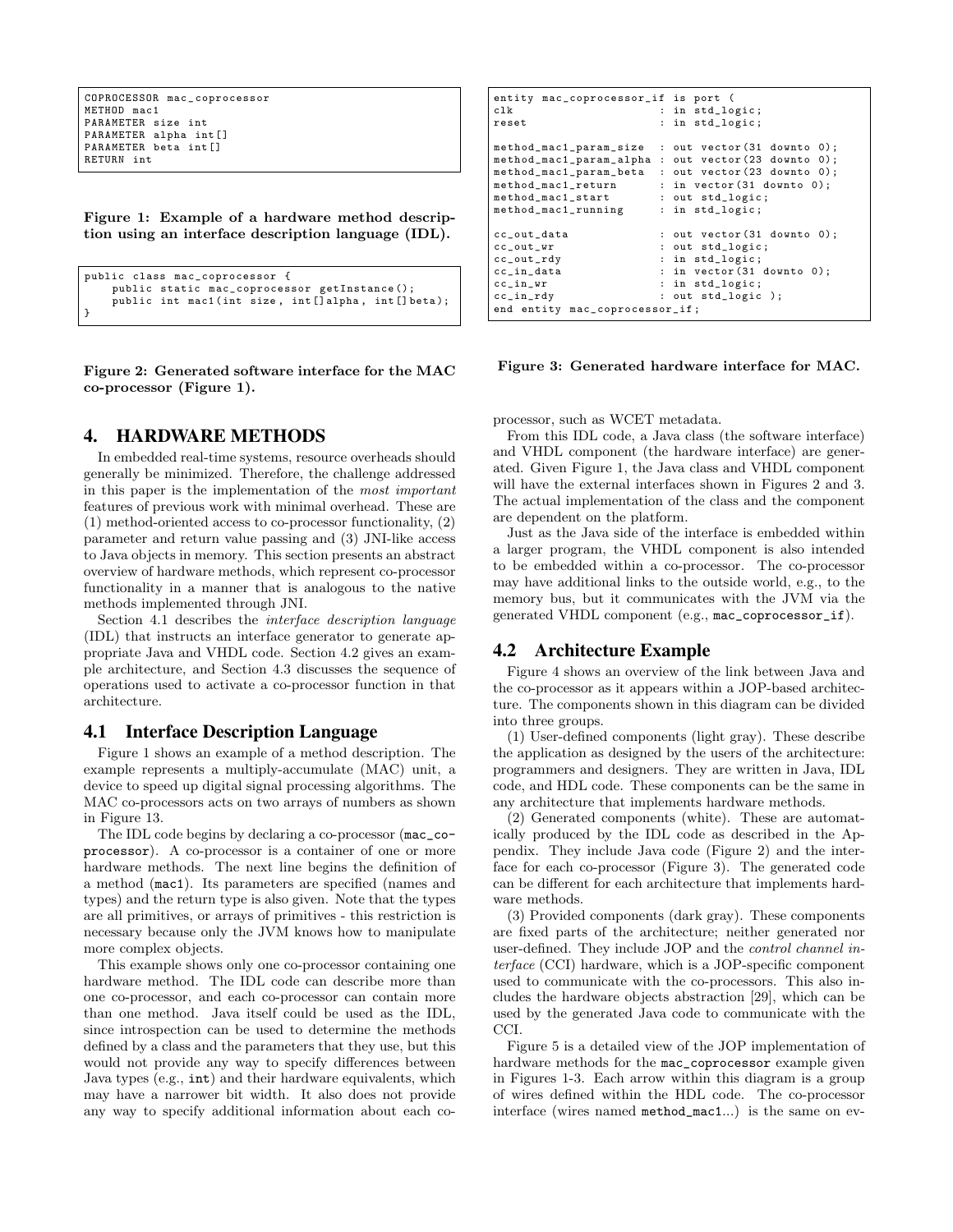

Figure 4: Example system architecture showing both software and hardware components and illustrating the Java rigure 4: Example system arcmeeture showing both software and helphology relationships between Java code, the JOP CPU and a co-processor. showing both softwa



Figure 5: Detailed view of the wiring needed to implement mac\_coprocessor in hardware (Figures 1-3).



Figure 6: Time line of events as co-processor functionality is activated.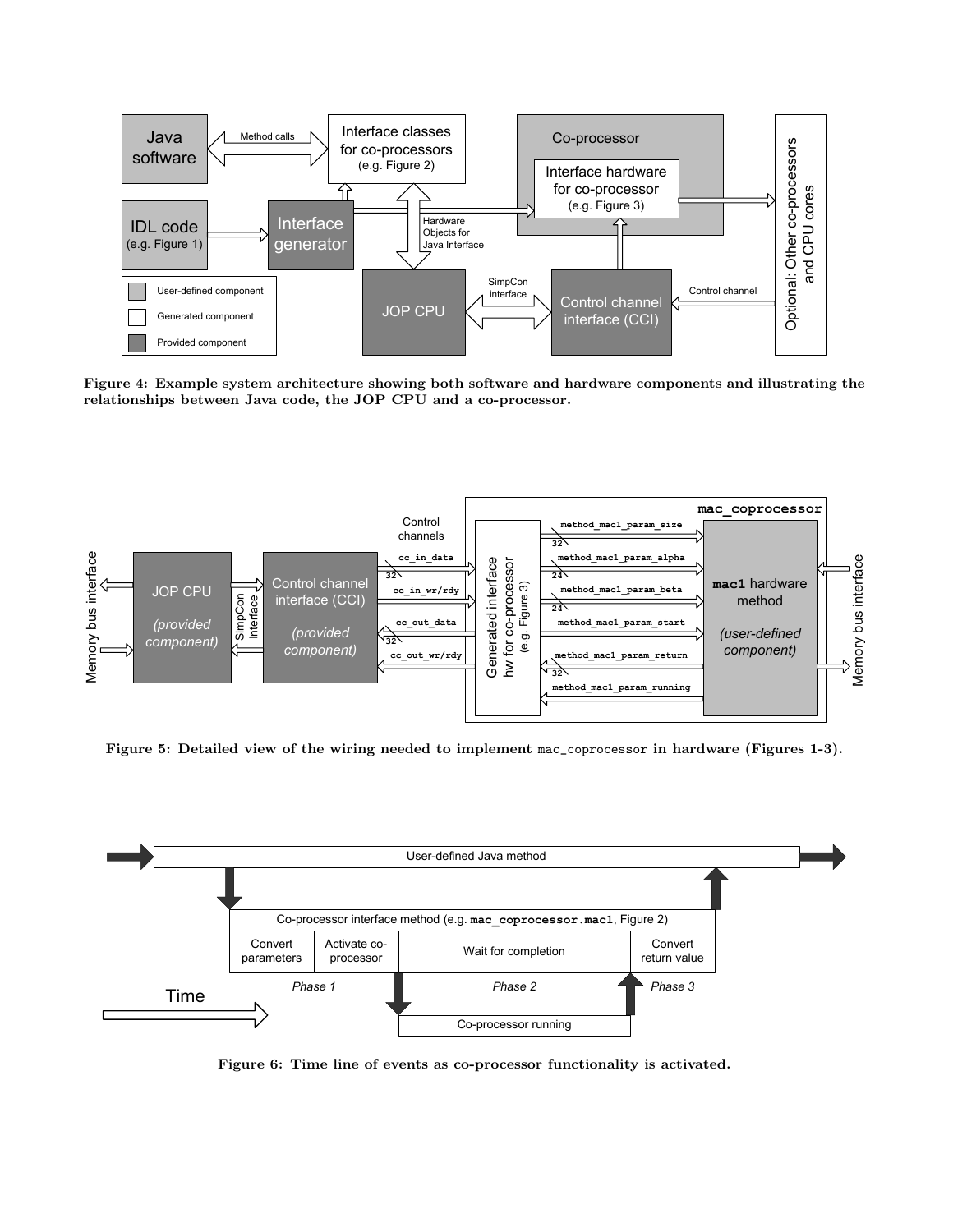|                   | byte $\rightarrow$ vector(7 downto 0)           |
|-------------------|-------------------------------------------------|
|                   | short $\rightarrow$ vector(15 downto 0)         |
|                   | int $\rightarrow$ vector (31 downto 0)          |
| int <sup>[]</sup> | $\rightarrow$ Pointer to base address of array: |
|                   | $vector(23$ downto 0)                           |
|                   |                                                 |
|                   |                                                 |

Figure 7: Translation of primitive Java variables into<br>a form that can be used by so prosessor hardware a form that can be used by co-processor hardware. ptio

ery platform, just as the external interface of the Java class n (Figure 2) is the same on every supported JVM. The wires ptio named cc\_in... and cc\_out... are control channels carrying messages to/from the co-processor. Messages are received via  $cc_in...$ ; replies are sent to  $cc_out...$  The CCI is responsible for sending and receiving these messages on behalf of the CPU. interface Control channels

### 4.3 Hardware Method Call

Figure 6 shows the sequence of events as co-processor functionality is activated. The first step is a method call from Java. Within this method (a software interface for the hardware method), parameters are translated into a form that can be used by the hardware (Figure 7). In this form, the data is transferred via the control channel (Phase 1). A start signal is activated (e.g., method\_mac1\_start, Figures 3 and 5). The Java method then blocks while the running signal (e.g., method\_mac1\_running) is asserted (Phase 2). Finally, the return value is copied from the co-processor, translated and passed to Java (Phase 3). Co-processor running

> This arrangement reflects the semantics that a Java programmer would expect from a method, while allowing the co-processor to operate concurrently with Java code. This can be arranged through multithreading, or by changing the way that the running signal is asserted by a method. For example, it would be easy to implement "start" and "stop" methods within a co-processor: these would return immediately, but enable or disable some background process. This earrangement also means that there is no need for a proxy arrangement also means that there is no need for a proxy<br>thread for each co-processor, minimizing resource usage.  $\frac{1}{\sqrt{2}}$

#### 5. WCET ANALYSIS FOR HW METHODS *component) xsis for hw m*

In an embedded real-time system, time-predictable operation is as important as performance and correctness [27]. Java CPUs such as JOP facilitate WCET analysis by ensuring that every bytecode is executed in a predictable way (see Section 3). Hardware methods must provide the same feature. WCET analysis relies on concrete knowledge of both the application and the hardware architecture [24], so this section is based on an FPGA implementation of hardware methods using the JOP CPU.

ethods using the JOP CPU.<br>Section 5.1 describes the necessary additions to the JOP architecture. Section 5.2 explains how the WCET of the darchitecture. Section 5.2 explains how the WCET of the Java code is captured, and Section 5.3 discusses methods to obtain the WCET of a co-processor function. botain the WCET of a co-processor function.  $\frac{1}{2}$  interface  $\frac{1}{2}$ *componential*  $\text{WCET}$  of a co-processor function p<br>he Section 5.1 describes the necessary additions to the  $\frac{1}{2}$ c.

#### 5.1 JOP-based Architecture

Within this implementation, the control channel is organized as a ring network (Figure 8), since this topology allows it to accommodate a large number of co-processors (or even CPUs, in a multiprocessor environment). Each device on the network (co-processor or CPU) forwards control mes-



and CPUs. The protocol used on the network is able to accommodate large numbers of co-processors lock-free so that there is no requirement for a global .<br>Figure 8: The control channel acts as a ring network, lock. ire 8: Ine con



Figure 9: The structure of a message.

sages onwards if they are not recognized.

m-read) are not currently possible on JOF<br>the requirements of the *Real-Time Specific* breaking the requirements of the *Real-Time Specification for*<br>*Jana* (RTSJ), which does not permit disabling interrupts rsJ), which does not permit disabling *Java* (RTSJ), which does not permit disabling interrupts<br>within a thread. The *control channel interface* (CCI) works<br>around this problem and avoids any need for a global lock col, because (1) thread pre-emption could otherwise cause his problem and avoids any need for a global lock by tolerating pre-emption at any time. challenge is that atomic transactions (e.g., uninterruptable read) are not currently possible on JOP without e requirements of the *Real-Time Specification fo* red<br>,<br>ad Java (RTSJ), which does not permit disabling interrupts a deadlock, and (2) locks would otherwise need to be held write-then-read) are not currently possible on JOP without  $\alpha$  across multiple CPUs in a CMP environment. An additional **32 cound** this problem and avoids any need for a global lock The control channel must support variable-length messages, since the number of parameters given to a hardware method is not fixed. It must also use a lock-free proto-

identifier, but the reply bit will be 1. Replies are captured by the CCI and stored in the message register until the software (a) write operations and (b) read operations. The behavior<br>the event of pre-emption is particularly interesting: the m the event of pre-emption is particularly interesting. the loop in the transaction subroutine *repeats* the read operation **magine 3.** The CCT contains a single message register used<br>for sending and receiving. Messages written to this register  $\frac{1}{2}$ occurred between the write and read operation, and (2) the if the original reply is lost, as it would if (1) pre-emption (a) write operations and (b) read operations. The behavior identifier, but the reply bit will be 1. Replies are captured by the CCI and stored in the message register until the software reads them. Figure 10 shows how this protocol is used for may generate a message in reply; this will have the same are guaranteed to traverse the ring network until they reach **32** a co-processor with a matching identifier. The co-processor Messages are 32-bit words with the structure shown in Figure 9. The CCI contains a single message register used pre-empting thread also used the CCI.

The Java code for a hardware method with  $n$  parameters must send  $2n + 1$  messages (two for each parameter, since payloads are 16-bits wide, plus one "start" message). Then,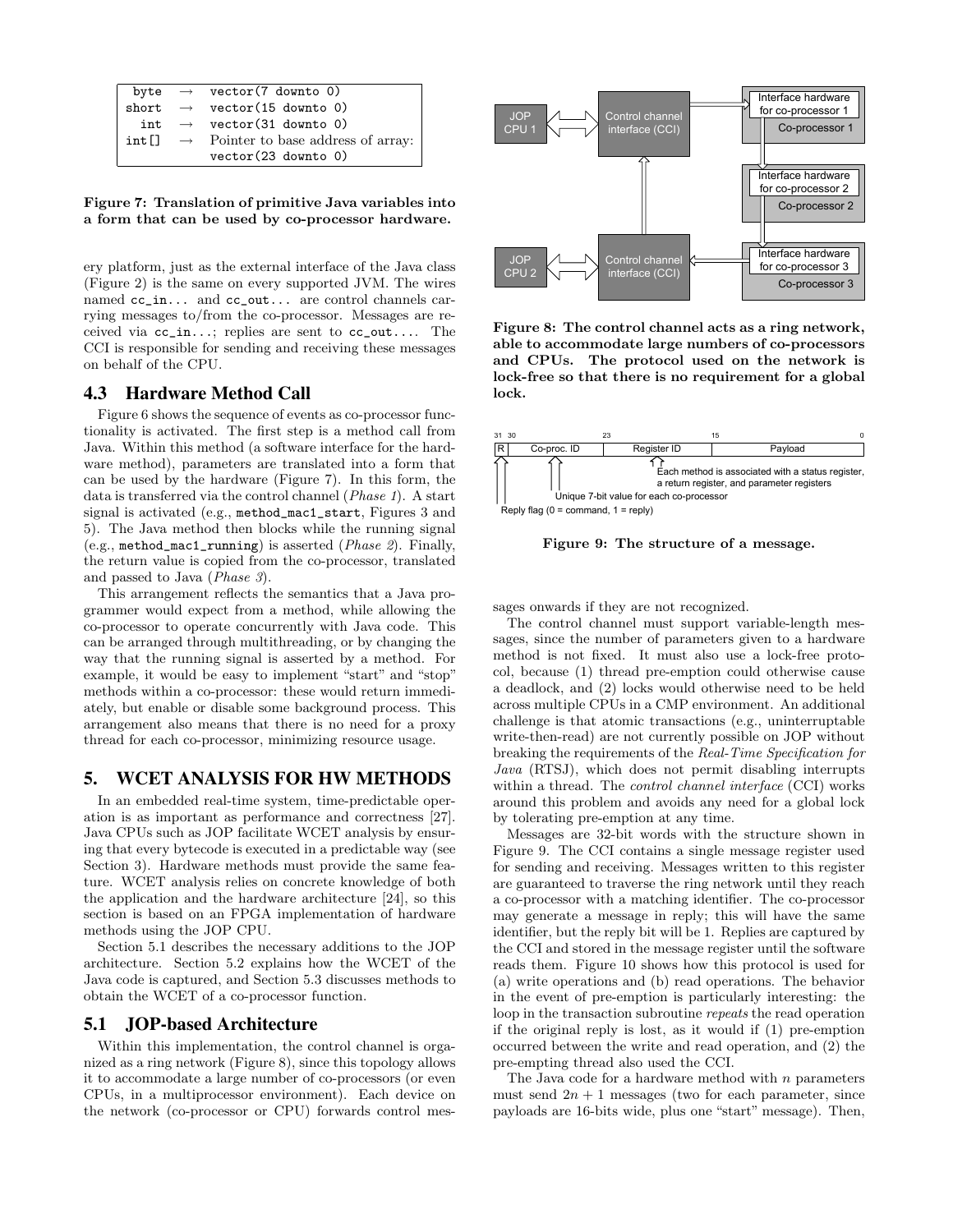```
// (a) write message to co-processor
public void _write ( int message ) {
    control_channel . data = message ;
}
// (b) read message from co-processor
public int _read ( int message ) {
    reply_identifier = (mesage >> 16) | 0x8000;
    reply = 0;while ( reply_identifier != ( reply >> 16)) {
        // send request: control_{channel}.data// represents a hardware register; each
        // read / write access is a command for the CCI .
        control_channel . data = reply_identifier << 16;
        // receive a reply :
        reply = control_{channel.data} & 0x7fffffff;
        // " while " condition checks that we received
        // the correct reply for our request .
    }
    return reply ;
}
```
Figure 10: Java code to access co-processor registers via the CCI for (a) writes, and (b) reads.

```
public void _wait_completed ( int start_message ) {
    reply\_identifier = (start\_message \gg 16) | 0x8000;
    reply = 0;while ((( \text{reply } k 1 ) == 0 )|| ( reply_identifier != ( reply >> 16))) {
        control_channel . data = reply_identifier << 16;
        reply = control_channel . data & 0 x7fffffff ;
    }
}
```
Figure 11: Java code to poll for co-processor completion; completion is signaled when bit 1 of the status register is set.

the Java code waits for completion, polling a co-processor register with repeated read operations (Figure 11). The number of iterations of this loop depends on the co-processor functionality. Following completion, further code reads back a return value (if any). This requires two read operations (Figure 10). Provided that the thread is not pre-empted, these two "while" loops will execute only once. Figure 12 shows the process used for the mac1 method; this code is automatically generated from the IDL description.

The polling process is used for compatibility with the RTSJ, where CPUs are required to execute the highestpriority threads that are runnable. To avoid problems caused by lower-priority threads executing during hardware method execution, the hardware method is notionally "executed" on the CPU that calls it.

#### 5.2 WCET Analysis of Java Code

Phases 1 and 3 of Figure 6 are easily analyzed by a WCET tool, such as the WCA software distributed with JOP [28]. This code is linear and executes in constant time. Even the code that obtains return values (in Phase 3) executes in constant time if there is no pre-emption, because pre-emption is the only effect that could cause the loss of a control channel message, so each read message loop executes only once. WCET analysis conventionally assumes that each thread ex-

```
public int mac1(int size, int[]alpha, int[]beta) {
     // convert parameters
     int_hw_size = size ;
     int_hw_alpha = Native . rdMem ( Native . toInt ( alpha ));
     int_hw_beta = Native . rdMem ( Native . toInt ( alpha ));
     // load parameters
     _write (0 x1010000 |((( _hw_size ) > >0)&0 xffff ));
     _write (0 x1810000 |((( _hw_size ) > >16)&0 xffff ));
     _write (0 x1020000 |((( _hw_alpha ) > >0)&0 xffff ));
     _write (0 x1820000 |((( _hw_alpha ) > >16)&0 xffff ));
     _write (0 x1030000 |((( _hw_beta ) > >0)&0 xffff ));
     _write (0 x1830000 |((( _hw_beta ) > >16)&0 xffff ));
     // start
     _write (0 x1000001 );
     _ wait_ completed (0 x 1 0 0 0 0 0 0);
     // get result
     int_{\text{hw}_{\text{ref}}} = (-\text{read}(0x1840000) << 16)| _read (0 x1040000 );
     // convert result
     int _{\text{ret}} = _{\text{hw\_ret}};
     return _ret ;
}
```
Figure 12: Java code for hardware method mac1, showing the control channel message sequence.

ecutes without pre-emption, since higher-level analysis accounts for this overhead [24]. The single iteration of the read operation loop is expressed by the loop bound annotation "// @WCA loop=1".

The only part of the Java code with a non-constant execution time is Phase 2: the completion loop (Figure 11). This requires another loop bound annotation, which must bound the number of iterations according to the worst-case completion time of the co-processor. Equation 1 can be used to calculate the upper bound. Let  $i$  be the WCET of a single iteration of Figure 11,  $c$  the WCET of the co-processor operation, and b the upper bound on the number of iterations:

$$
b = \lceil \frac{c}{i} \rceil \tag{1}
$$

i depends on JOP. It is a constant value because the completion loop can be implemented without any bytecodes that access external memory. On current JOP CPUs,  $i = 49$ . c depends on the co-processor functionality, the control channel architecture and the memory subsystem. For example, a co-processor that requires  $c = 1000$  clock cycles will cause Figure 11 to iterate at most  $b = 21$  times. The loop bound annotation "// @WCA loop<=21" would be used.

#### 5.3 WCET Analysis of Co-processors

The WCET  $c$  is highly dependent on the co-processor function, and there is no standardized way to compute it. By analogy with a software WCET, it is the time required by the function to do a task, as measured from initiation (e.g. assertion of method\_mac1\_start) to completion (e.g. method\_mac1\_running is cleared). This time is distinct from the propagation delay through the co-processor logic gates, which determines the maximum frequency of the hardware, but provides no information about the number of clock cycles required to execute a function. Two options exist: (1) the WCET can be calculated using knowledge about the coprocessor implementation and the surrounding architecture, or (2) the WCET can be determined by measurement.

The former approach is likely to be time-consuming, and must be repeated if the architecture is changed. The latter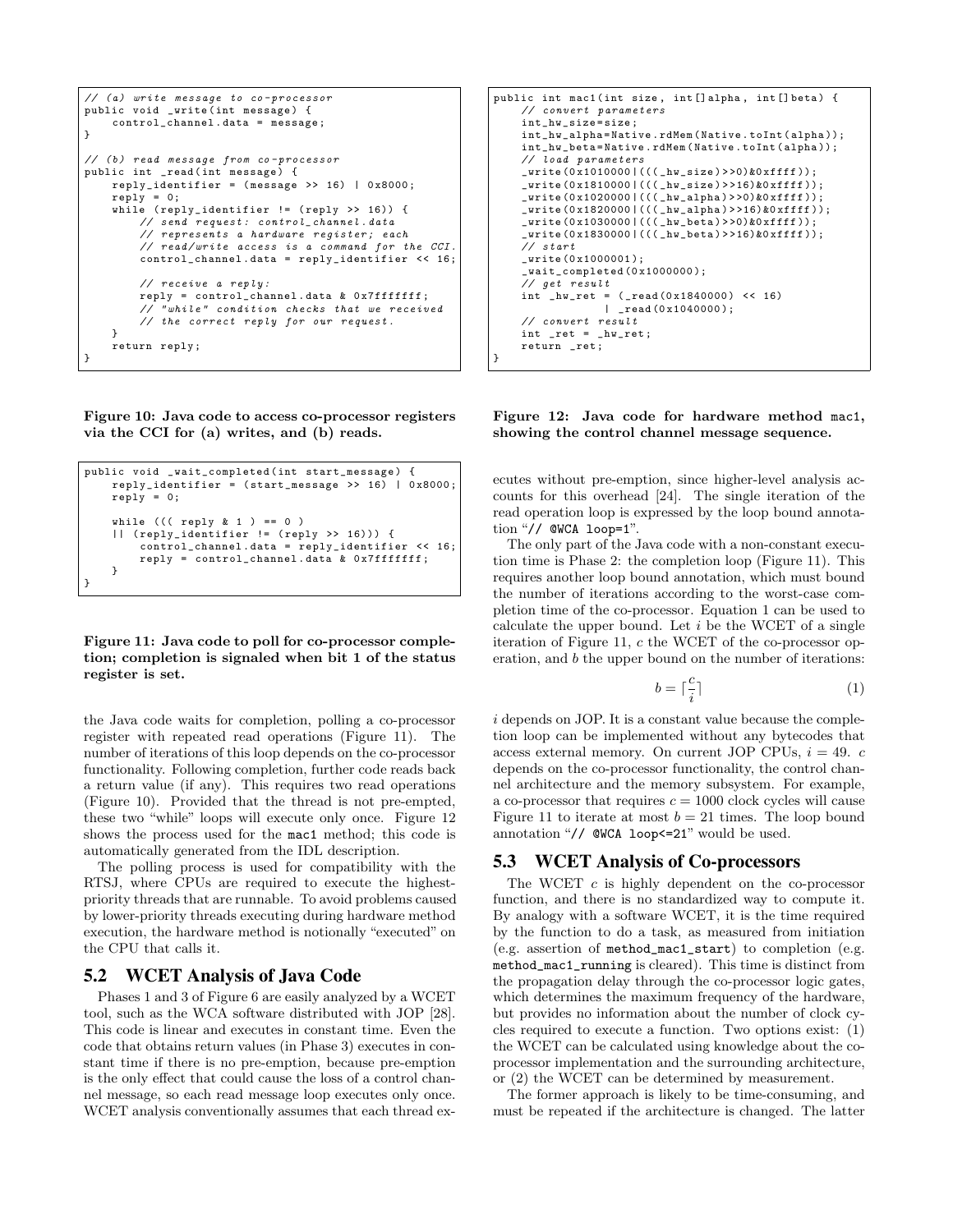approach would not be suitable for a general program because of the difficulty of determining the input conditions that maximize execution time; it is only possible in the special case of a single-path program [23], where the program behavior is the same for all input conditions. However, coprocessors are similar to this special case. Their architecture can ensure that timing is either independent of the input data (c is constant), or dependent only on the size of the input needing to be processed. An example of the first category would be a co-processor that acts on fixed-size data, such as discrete cosine transform (DCT) co-processors for image compression [33]. An example of the second category would be a co-processor that acts on a variable-sized vector of data, such as a symmetric encryption co-processor that encrypts a data buffer. For this case,  $c$  is defined as:

$$
c = k_1 + k_2 s \tag{2}
$$

In equation 2,  $k_1$  and  $k_2$  are constant, and s is the size of the input. Naturally, it is possible to create co-processors that do not exhibit this model of behavior: a hardware implementation of a non-linear-time algorithm such as Quicksort would qualify. These are outside the scope of this paper.

For a co-processor with a linear dependence on the size of the input s, a combination of the two approaches is likely to be most successful. Consider the WCET of a hardware method as  $E(s)$  for s input items. This is composed of two parts: (1) a software overhead  $k_3$ , used within phases 1 and 3 of Figure 6, and  $(2)$  the hardware execution time b (equation 1). Hence:

$$
E(s) = k_3 + b \tag{3}
$$

Substituting the definition of b (equation 1) and further substituting the definition of  $c$  (equation 2) gives:

$$
E(s) = k_3 + i\lceil \frac{k_1 + k_2 s}{i} \rceil \tag{4}
$$

A combination of measurement and analysis gives  $k_1$ ,  $k_2$ and  $k_3$ .  $k_2$  can be calculated by inspection of the internal state machine of the co-processor: how many clock cycles are required to process each data element?  $k_1$  can be calculated by measuring the associated Java code and substituting the measured time  $E(s)$  (for various s) into equation 4.

### 6. EVALUATION

In this section, the hardware methods scheme is evaluated using WCET analysis. The evaluation is a comparison of the WCETs that can be estimated for (1) software-only and (2) combined software and co-processor implementations of three different tasks. In each case, Java software is executed on the JOP CPU. The examples in this section have been chosen to illustrate cases where a hardware implementation can substantially improve performance (Section 6.1), time-predictability (Section 6.2), or both (Section 6.3). Additionally, Section 6.4 evaluates the process of implementing software functionality using hardware methods.

#### 6.1 Array Operations

A multiply-accumulate (MAC) function acts on two arrays of numerical data as shown in Figure 13. WCET analysis of this function is trivial in both software and hardware form: the execution time has a linear dependence on the array size. In this case, the advantage of a co-processor implementation is a substantial reduction in WCET. A co-processor

public int mac ( int size , int [] alpha , int [] beta ) { int out = 0; for ( int i = 0 ; i < size ; i ++ ) { out += alpha [ i ] \* beta [ i ]; } return out ; }

Figure 13: Multiply-accumulate code.

```
public int search_max ( int size , int [] data ) {
    int max = 0;<br>for ( int i =
                    0; i < size; i ++ )
    {
      int d = data [i];
      if (d > max) max = d;
    }
    return max ;
}
```
Figure 14: Search maximum code.

can pipeline the tasks of fetching input data from memory, multiplying data, and adding it to an accumulator.

This is demonstrated on JOP, where Figure 13 requires 730,334 clock cycles to process an array of size 10,000: 73 clock cycles per iteration, with a software overhead of 334 clock cycles. The same array requires 60,916 clock cycles when the hardware method implementation of mac1 (Figures 1-3) is used instead; a twelve-fold reduction in WCET.

The co-processor behavior can be modeled by equation 4. In this model, the co-processor overhead  $k_1 = 28$ , the iteration cost  $k_2 = 6$ , and the software overhead  $k_3 = 842$ . The overhead of the hardware method is almost three times higher than that of the software implementation because of the time taken to send parameters and receive return values, but this cost is insignificant in relation to the time saved by the lower iteration cost. The WCET is reduced by the coprocessor whenever the following inequality holds:

$$
E(s) < 73s + 334
$$
\n
$$
k_3 + i\left[\frac{k_1 + k_2s}{i}\right] < 73s + 334
$$
\n
$$
842 + 49\left[\frac{28 + 6s}{49}\right] < 73s + 334 \tag{5}
$$

This simplifies to  $s > 8$ ; a MAC operation involving as few as nine items will have a lower WCET if implemented using a co-processor, because the time saved by the hardware method will make up for the additional overhead.

#### 6.2 Infeasible Paths

WCET estimates can become inaccurate in the presence of infeasible paths, which are paths through the program that are possible according to the structure of the program, but not feasible when its inputs and semantics are taken into account [12].

Figure 14 gives a function to find the maximum integer within an array. In this function, an array that *never* triggers the condition  $d$  > max will lead to best-case timing, while an array that triggers the condition on every iteration (e.g.,  $[1, 2, 3, ...]$ ) will lead to worst-case timing. A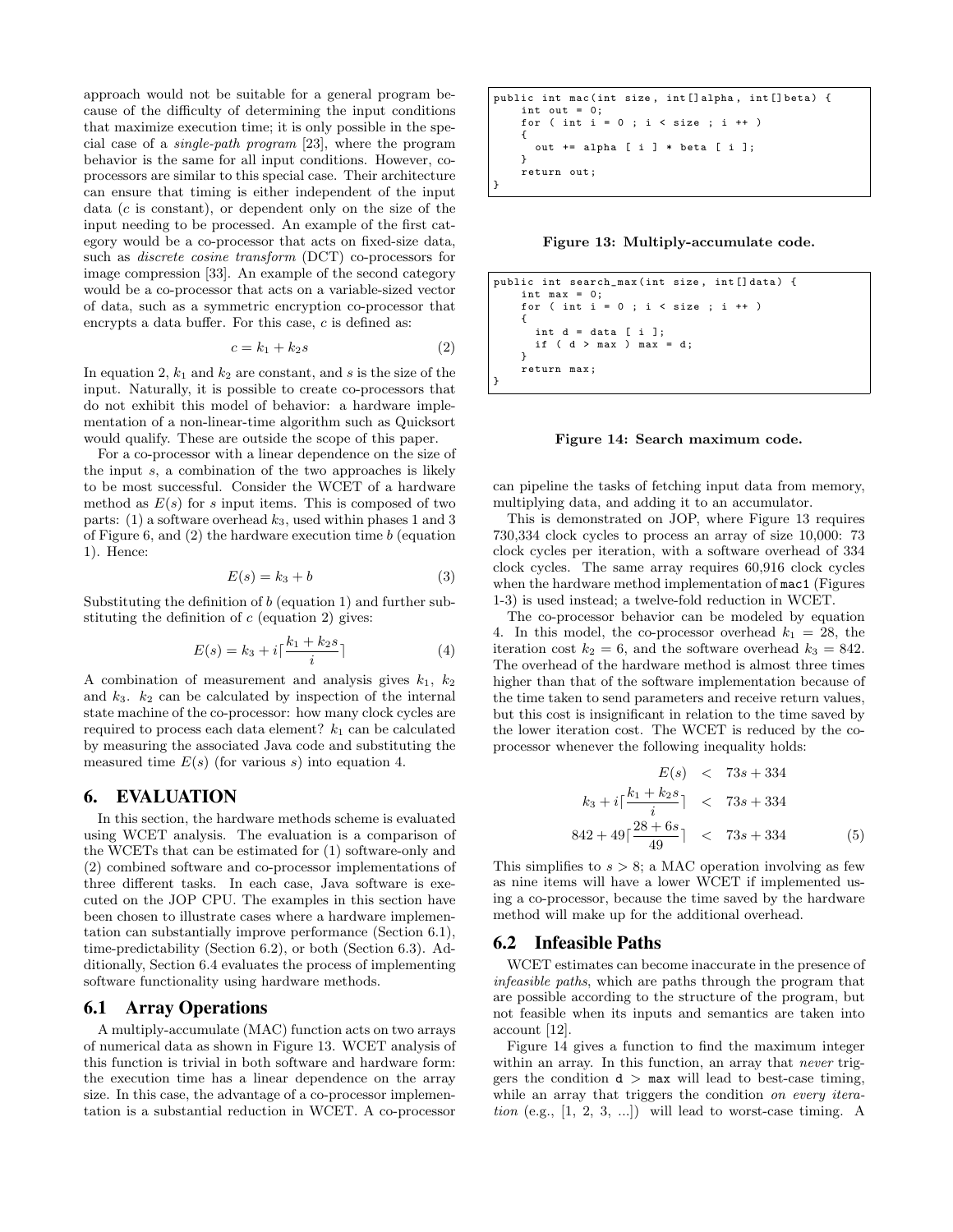```
public int bit_count1(int size, int[]data) {
    int count = 0;
    for ( int i = 0 ; i < size ; i + ) {
        int d = data [i];for ( int j = 0 ; j < 32 ; j + 1) {
            if (( d k 1 ) == 1 ) count ++;d = d \implies 1;}
    }
    return count ;
}
```
Figure 15: Bitcount: naïve implementation.

```
public int bit_count2 ( int size , int [] data ) {
        int count = 0;<br>for ( int i =\begin{bmatrix} 1 & 1 \\ 0 & 1 \end{bmatrix} ( \begin{bmatrix} 1 & 1 \\ 0 & 1 \end{bmatrix} \begin{bmatrix} 1 & 1 \\ 0 & 1 \end{bmatrix} + \begin{bmatrix} 1 & 1 \\ 0 & 1 \end{bmatrix}int d = data [ i ];
                 for ( int j = 0 ; j < 4 ; j ++ ) {
count += lut [ d & 255 ];
                         d = d \gg 8;
                 }
        }
        return count ;
}
```
Figure 16: Bitcount: improved implementation.

WCET tool must assume the second condition, leading to a WCET of 450,308 when the function is executed with a 10,000 element array on JOP. However, this execution path may be infeasible if certain properties of the array hold. For instance, if every element of the array is less than 10, then the condition can be true on at most 9 occasions (for values 1 through 9). In that case, the true WCET is 420,184, but it is not trivial for a WCET tool to make use of this semantic information, so the overestimate of 450,308 must be used. This is a trivial example of an infeasible path; the implications would be more severe if the loop contained more conditional operations, or if the loop was nested within another.

WCET analysis can attempt to detect infeasible paths [12] and some infeasible path information can be specified by annotations. These techniques do not cover all cases: for example, it is not possible to specify that every array element is less than 10. Hardware implementations provide a better solution because multiple paths can be executed in parallel so that there is no timing difference between true and false conditions. A hardware method implementation of Figure 14 has an execution time of 30,765 clock cycles for 10,000 elements, regardless of the values of those elements. In addition to a fourteen-fold reduction in WCET, the infeasibility problem is entirely solved. This approach could scale up to support complex conditional structures with no difficulty from higher levels of loop nesting.

#### 6.3 Naturally Parallel Operations

Figure 15 gives a function that counts the number of nonzero bits in an array. This naïve implementation iterates through each bit of each word; the WCET for a 10,000 element array is 12,300,308. The execution time also varies according to the number of non-zero bits because of the d & 1 condition, from a minimum of 1102 to a maximum of 1230 clock cycles per iteration.

In this case, a more efficient and predictable implementation is possible in Java (Figure 16). This uses a lookup table (lut) to obtain the number of non-zero bits in each byte. Here, the WCET for a 10,000 element array is 2,650,308: 265 clock cycles per iteration, independent of the array contents, with an overhead of 308 clock cycles per call. However, the improved implementation uses five memory accesses per iteration instead of one, which could significantly increase the cost of execution in some systems [34].

A hardware method would be a better choice, since the lookup table can be replaced by an adder tree capable of counting the number of non-zero bits in a single clock cycle. A hardware method implementation of bitcount has a WCET of 30,765 for 10,000 elements: a WCET reduction of over 86 times in comparison to Figure 16. This can be modeled by equation 4, with co-processor overhead  $k_1 = 22$ , iteration cost  $k_2 = 3$ , and software overhead  $k_3 = 728$ . The WCET is still reduced by the co-processor if the following inequality holds:

$$
E(s) < 265s + 308
$$
\n
$$
k_3 + i \lceil \frac{k_1 + k_2 s}{i} \rceil < 265s + 308
$$
\n
$$
728 + 49 \lceil \frac{22 + 3s}{49} \rceil < 265s + 308 \tag{6}
$$

This simplifies to  $s > 1$ . Although the overhead of the hardware method is higher than a pure software implementation, arrays holding more than one element are still processed with a lower WCET using the hardware method.

#### 6.4 Discussion

The examples given in Sections 6.1-6.3 show that hardware methods permit embedded real-time programs to take advantage of the speed and time-predictable operation of hardware. The cost of accessing Java variables is minimal, being limited to a fixed "software overhead" (incurred by phases 1 and 3 of Figure 6). Memory accesses can be performed at the speed permitted by the FPGA hardware (3 clock cycles each in this environment [35]).

The annotation of the bound for the polling loop is not an ideal solution for WCET analysis. The user must determine the correct bound knowledge of the execution time of a single loop iteration and the execution time of the hardware method is needed. Both values depend on the actual implementation of the processor and the hardware method. To be independent of the processor implementation, a new annotation for the hardware method's execution time in clock cycles would be preferable.

Unfortunately, the quantitative comparisons between pure software and hardware method WCETs do not give the whole picture, because they provide no representation of the engineering process. Three points should be made about this. Firstly, the hardware methods for mac, search\_max and bit\_count can be used as plug-in replacements for the methods shown in Figures 13, 14 and 16, because they have exactly the same interface. That is, no special procedure is needed to call a hardware method.

Secondly, it is easy to add new hardware methods to a system, because the control channel can be expanded to include up to 127 co-processors just by adding new co-processors to the ring network (Figure 8). In this case, a JOP system was extended to first include mac\_coprocessor, and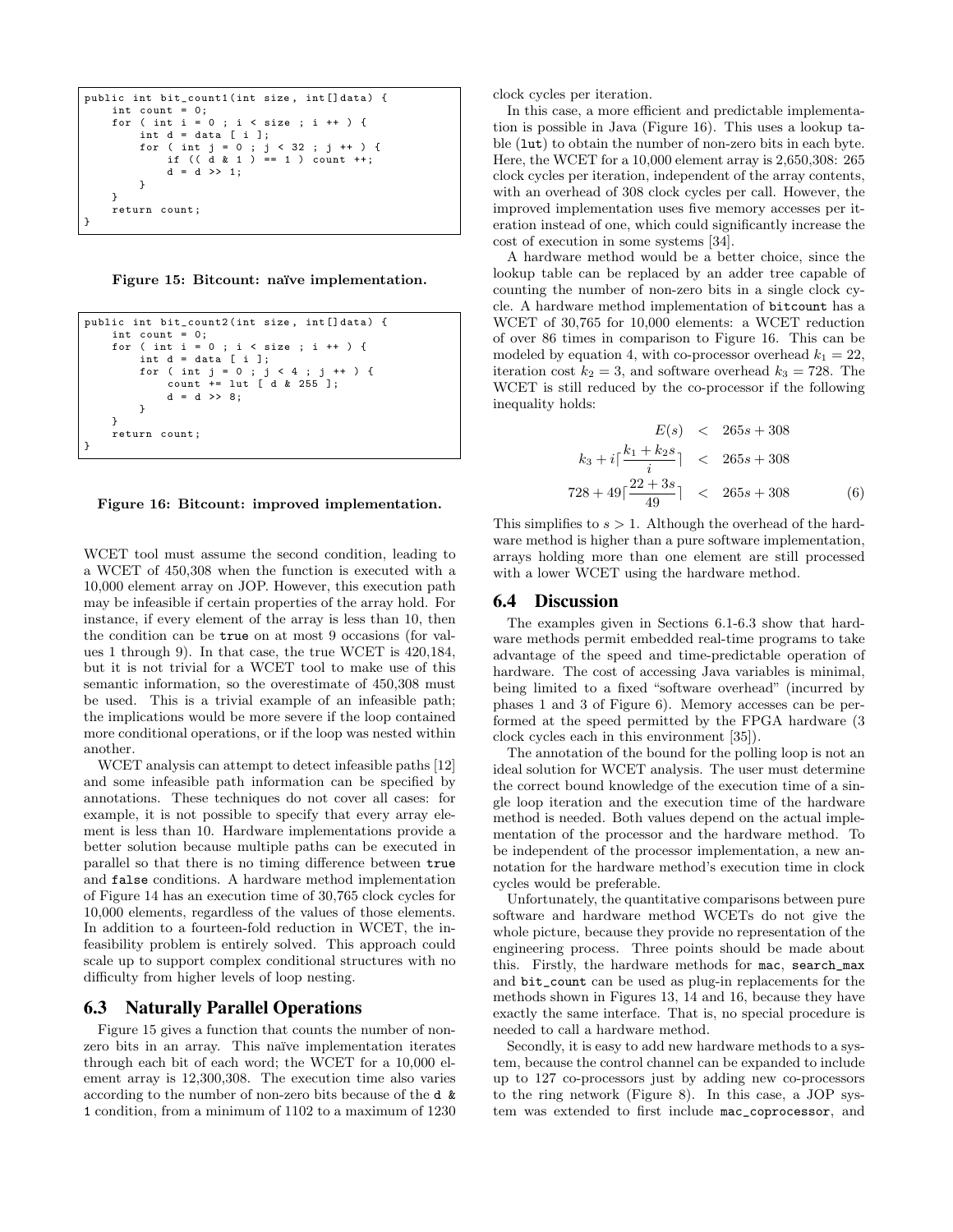then extended further to include bitcount\_searchmax, a coprocessor implementing two hardware methods. Each extension amounted to (1) an insertion in the ring network, and (2) an increase in the number of ports provided by a memory arbiter.

Finally, co-processors are not necessarily difficult to implement, as they can be generated by user-friendly languages and tools such as Handel-C [1] and Simulink [21]. A hardware method with no array parameters does not access memory; this is particularly simple to create, because it acts only on the signals produced by the generated interface component (Figure 5). Co-processors that do access memory are only slightly more complex, and it is easy to extend a template (e.g., mac\_coprocessor) with whatever functionality is required to implement a new hardware method (e.g., bitcount).

# 7. CONCLUSION

Hardware methods provide a straightforward, flexible and easy-to-use mechanism for extending embedded real-time Java code with co-processors. The evaluation has highlighted both the performance and time-predictability benefits of hardware implementations of Java functions. Hardware methods can be used to reduce the WCET of code, but also to improve the quality of WCET estimates by solving the infeasible path problem and making time-predictable use of the natural parallelism in code.

Hardware methods appear to be Java methods, so they can be easily used from any code. The process of extending a system with new hardware methods is simple, given VHDL or Verilog implementation skills. The process is facilitated by the use of an interface component generated from a platform-independent interface description language.

Currently, a second implementation of hardware methods is being written for FPGAs connected to a PCI Express interface. This will allow hardware methods to be used by Java software running on a conventional PC. The new implementation will use the IDL described in this paper, demonstrating that the paradigm is portable to other Java environments.

#### Acknowledgment

This work has been supported by the JEOPARD project under grant agreement number 216682 which is funded by the European Commission Seventh Framework Programme.

# 8. REFERENCES

- [1] Agility DS. Handel-C Language Reference Manual. http://agilityds.com/literature/HandelC\_ Language\_Reference\_Manual.pdf.
- [2] J. Agron, W. Peck, E. Anderson, D. Andrews, E. Komp, R. Sass, F. Baijot, and J. Stevens. Run-Time Services for Hybrid CPU/FPGA Systems on Chip. In Proc. RTSS, pages 3–12, Washington, DC, USA, 2006. IEEE Computer Society.
- [3] P. J. Ashenden. The Designer's Guide to VHDL. Morgan Kaufmann Publishers Inc., San Francisco, CA, USA, 2001.
- [4] N. Audsley and I. Bate. Synthesis of Legacy Real-Time Ada Software to FPGA. In Proc. RTCSA, pages 21–40, 2004.
- [5] N. Audsley, I. Bate, and M. Ward. Mapping Concurrent Real-Time Software to FPGA. In Proceedings of the 3rd U.K. ACM SIGDA Workshop on Electronic Design Automation, 2003.
- [6] C. Austin and M. Pawlan. JNI Technology. In Advanced Programming for the Java 2 Platform, pages 207–230, 2000. http://java.sun.com/developer/ Books/j2ee/advancedprogramming/jni.pdf.
- [7] D. M. Beazley. Swig: an easy to use tool for integrating scripting languages with c and c++. In Proc. TCLTK, page 15. USENIX Association, 1996.
- [8] A. Borg, R. Gao, and N. Audsley. A co-design strategy for embedded java applications based on a hardware interface with invocation semantics. In Proc. JTRES, pages 58–67, 2006.
- [9] A. Filippov. Building an Ogg Theora camera using an FPGA and embedded Linux (accessed 26 April 07). http://www.linuxdevices.com/articles/ AT3888835064.html, 2002.
- [10] Git. Version control system. http://git-scm.com/.
- [11] F. Gruian, P. Andersson, K. Kuchcinski, and M. Schoeberl. Automatic generation of application-specific systems based on a micro-programmed java core. In Proceedings of the 20th ACM Symposium on Applied Computing, Embedded Systems track, Santa Fee, New Mexico, March 2005.
- [12] J. Gustaffson, A. Ermedahl, and B. Lisper. Algorithms for infeasible path calculation. In Proc. WCET, pages 1–6, 2006.
- [13] D. Hardin, M. Frerking, P. Wiley, and G. Bollella. Getting down and dirty: Device-level programming using the real-time specification for Java. In Symposium on Object-Oriented Real-Time Distributed Computing (ISORC 2002), pages 457–464, 2002.
- [14] R. Heckmann, M. Langenbach, S. Thesing, and R. Wilhelm. The influence of processor architecture on the design and the results of WCET tools. Proc. IEEE, 91(7):1038–1054, 2003.
- [15] T. Henties, J. J. Hunt, D. Locke, K. Nilsen, M. Schoeberl, and J. Vitek. Java for safety-critical applications. In 2nd International Workshop on the Certification of Safety-Critical Software Controlled Systems (SafeCert 2009), Mar. 2009.
- [16] B. Huber. Worst-case execution time analysis for real-time Java. Master's thesis, Vienna University of Technology, Austria, 2009.
- [17] M. Hubner and J. Becker. Exploiting dynamic and partial reconfiguration for FPGAs: toolflow, architecture and system integration. In Proc. SBCCI, pages 1–4, 2006.
- [18] Ingo Proetel. Re: Use of JNI as part of a Java/co-processor interface. Email on JEOPARD mailing list, 30 May 2008.
- [19] I. H. Kazi, H. H. Chen, B. Stanley, and D. J. Lilja. Techniques for obtaining high performance in Java programs. ACM Comput. Surv., 32(3):213–240, 2000.
- [20] T. Lundqvist and P. Stenström. Timing anomalies in dynamically scheduled microprocessors. In Proc. RTSS, page 12, 1999.